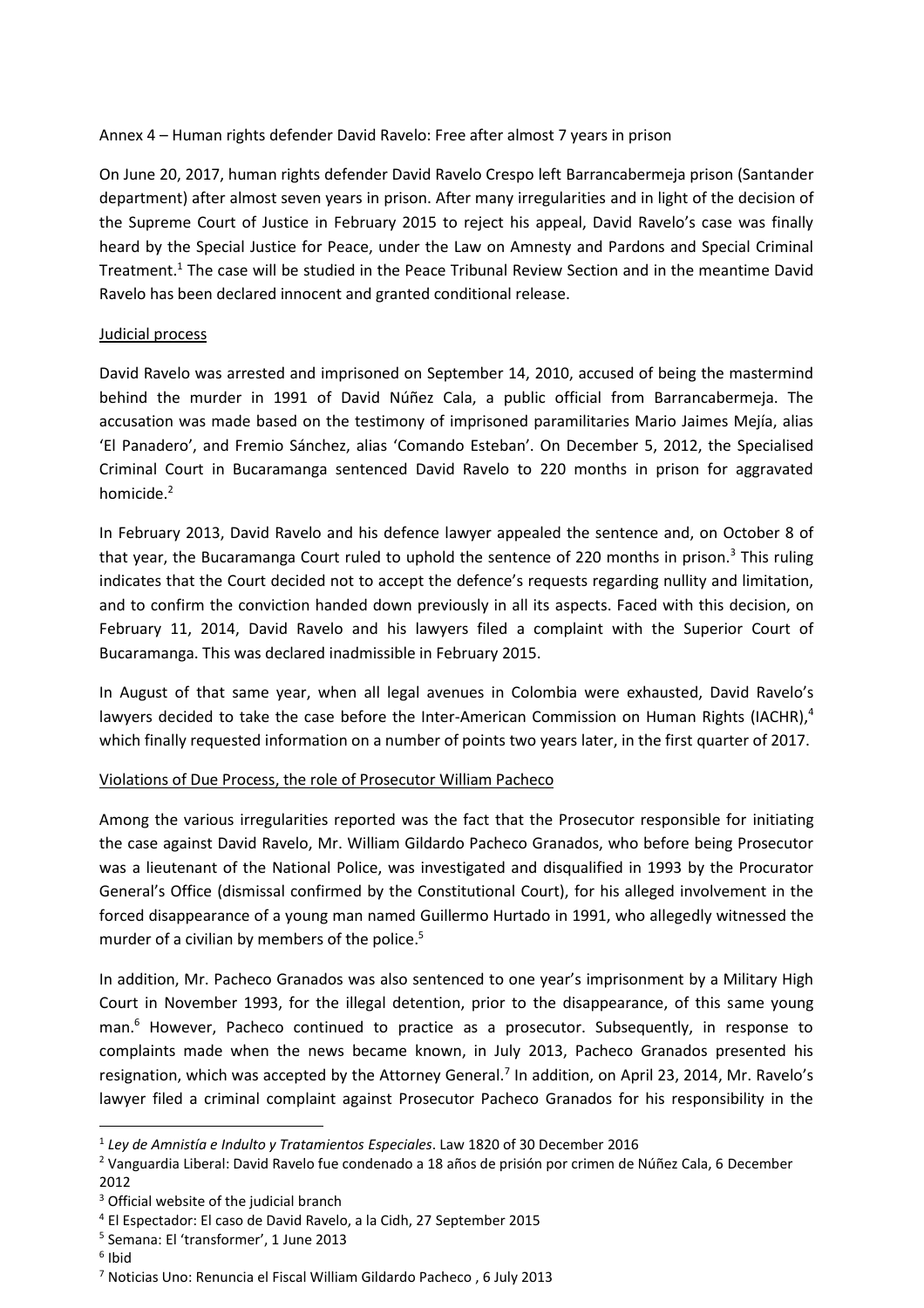forced disappearance of Guillermo Hurtado.<sup>8</sup> Because of this, in 2014 the Prosecutor's Office opened an investigation against Pacheco Granados and called him to make a statement. 9

During this process, one of the main witnesses was killed. He had previously expressed fear of retaliation after giving his testimony. 10

According to Colombian law, "anyone who has been removed from any public office may not work as a Prosecutor or hold any position in the Prosecutor's Office".<sup>11</sup>

## Irregularities in the evidence, trial against alias 'El Panadero' for false testimony

With regards to irregularities in the evidence, according to the defence (supported by the *amicus curiae* of the Bar Human Rights Committee of England and Wales - BHRC) the request to convict David Ravelo by the Prosecutor's Office and the Procurator's Office was based on only three witnesses, but did not "refer to more than 30 testimonies by prominent people from the city of Barrancabermeja that show that these witnesses are lying".<sup>12</sup>

In addition, the other accused party in the case, Orlando Noguera, denounced at the preparatory hearing that Mario Jaimes Mejía, alias 'El Panadero' and Fremio Sánchez "tried to bribe him to accept the accusation for the murder of Núñez Cala and to blame Ravelo in exchange for benefits under the Justice and Peace Law". 13

In this regard, it should be mentioned that the Public Prosecutor charged the same 'El Panadero' with false testimony, for having alleged that former congressman Aristides Andrade was another of the perpetrators of the murder for which David Ravelo had been convicted. David Ravelo was named as a victim in this case.

In the record of charges against Jaimes Mejía, the Prosecutor quoted several statements that - in his opinion - call into question the statements that the former paramilitary had made before the justice system. He pointed out that "the numerous contradictions in the different statements that you ('El Panadero') made to the administration of justice, when compared with those received by other witnesses and other material evidence", were sufficient to prosecute him for false testimony.<sup>14</sup>

The first hearing against 'El Panadero' for false testimony took place on February 9, 2015, and since then the trial continues, with David Ravelo now recognised as a victim in the case.

Meanwhile, on March 3, 2016, during proceedings in which ´El Panadero´ was accused of kidnapping and torture against journalist Jineth Bedoya, he accepted charges of simple abduction, torture and violent carnal access, and was sentenced to 28 years in prison. In August of that same year, the Justice and Peace Chamber of the Superior Court of Bogotá declared him to be excluded from the Justice and Peace program, because he had failed to tell the truth in the investigation of this crime, a commitment

 $\ddot{\phantom{a}}$ 

<sup>8</sup> Denuncia penal contra William Gildardo Pacheco Granados dirigida al Fiscal General de la Nación por el delito de desaparición forzada, 23 April 2013

<sup>9</sup> Corporación Solidaridad Jurídica: Comité británico intercede ante la CSJ por el caso del defensor de derechos humanos David Ravelo, 1 September 2014

<sup>&</sup>lt;sup>10</sup> Ccajar: Pacheco no es un perseguido sino un funcionario sancionado penal y disciplinariamente, 23 October 2015

<sup>11</sup> Law 270 of 1996, Presidential Decree 261/2000 and Ley 938/2004

<sup>12</sup> Ccajar: David Ravelo Crespo: en espera de pronta absolución, 24 May 2012

<sup>13</sup> Op. Cit. La Sandunga Films: En medio del Magdalena Medio

<sup>14</sup> El Espectador: ¿Las mentiras de 'El Panadero'? 16 September 2014